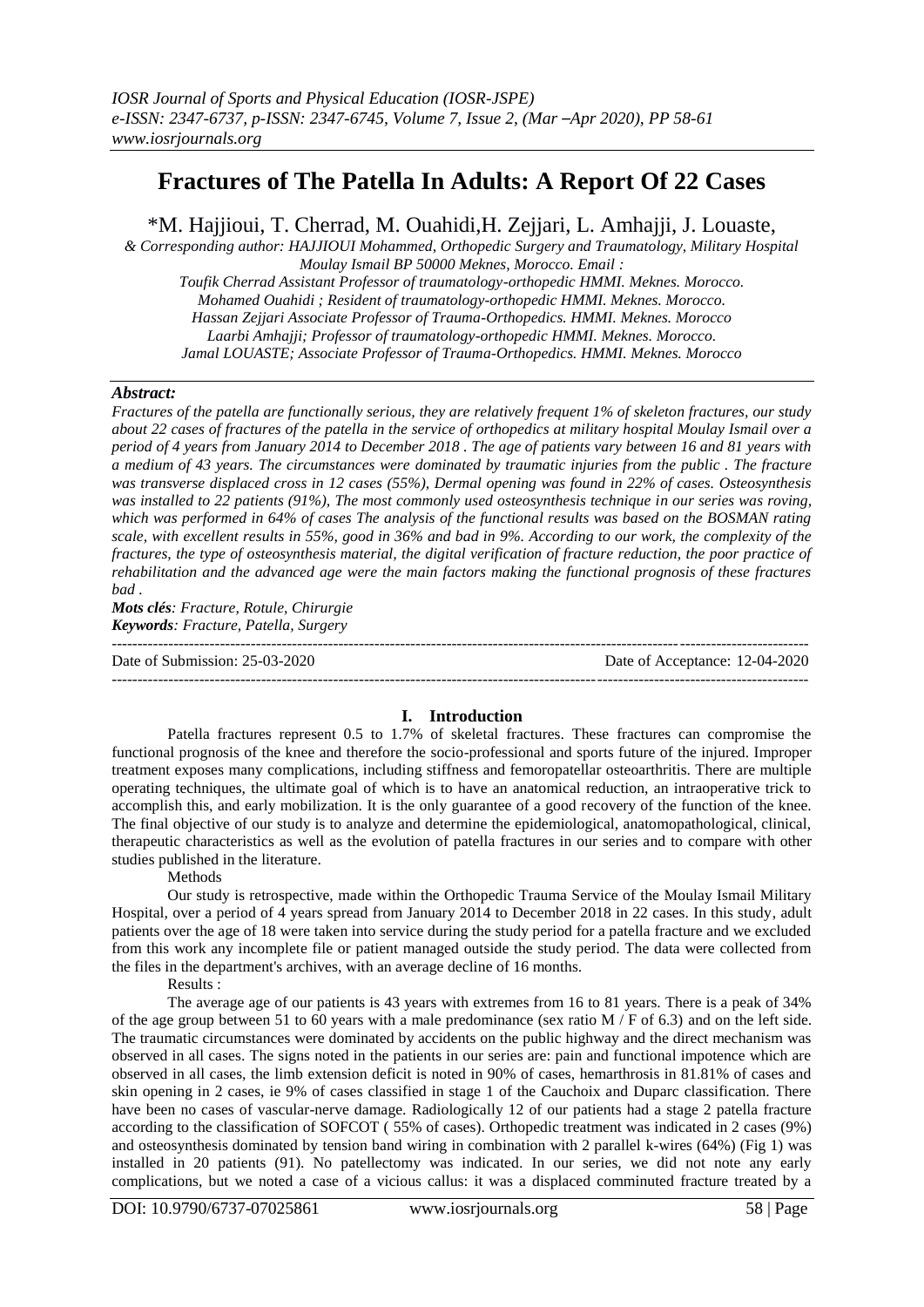plugging of the shrouded strapping, one case of stiffness and two cases of osteoarthritis, ie 9% of the cases. (Fig 2).

#### **II. Discussion**

The patella is part of the patellar extensor apparatus of the knee and its intermediate subcutaneous position exposes it particularly to trauma. Patella fractures account for 0.5 to 1.7% of the skeletal injuries that every surgeon regularly faces. Patella fractures are not only joint fractures (except for tip fractures), but they are also fractures that can compromise the functional prognosis of the knee and therefore the socio-professional and sports future of the injured person, hence the benefit of good therapeutic behavior.

In our series the average age was 43 years which corresponds with the results of the series of gumula and haklar [1,2] who found respectively 43 and 42 years (Fig 3), so we deduce that the young active population is the most exposed to this type of fracture given the frequency of accidents on the public highway. With regard to sex, the predominance of men is reported by several works. The predominance of AVP noted in our series compared to falls from height and sports accidents is also observed in the other series, harry and Torchia [3,4], however in the series of klassen [5] it is the predominant falls. The predominance of the left side is consistent with the study by A.F. pailo and the study by Elnola, but in the literature we have not found any data or links between the fracture of the patella and the affected side. Polytrauma patients in our series represent 27% of cases: a percentage which is higher than those observed in the series by Fourati and, Ricard [6,7]; this is due to the predominance of AVP in our series. The predominance of transverse line fractures is consistent with the US study, while for UVARAjJ [8,9] noted a predominance of comminuted fractures. The reduction of the fracture is a primordial time on which the functional result depends which we control thanks to an intraoperative trick by introducing the little finger to palpate the articular side of the patella to detect a stair step and possibly correct it before performing osteosynthesis. Surgical methods have evolved in their implementation and the results published in the literature are discordant and sometimes incomparable because the techniques used are very mixed [9]. Messoudi A. et al [10] report out of 24 cases of knee fractures treated surgically, that the tension band wiring was used in 64.17% of cases. However in the Hammami series [11], it is the peri-patellar banding which predominated, it was used in 62.15%. In our series, this technique was performed in 14 patients, or 64% of cases, while orthopedic treatment was indicated in 2 cases (9%).

The frequency of secondary infections has decreased with the progress of local, locoregional or free flap cover surgery in case of sagging skin. A superficial infection will be treated by local care, debridement and antibiotics generally adapted. There are no cases of infection or secondary displacement in our series, but the Hammami series and that of Hakoum [12] successively present 7.34% and 1.92% of secondary displacements. We also note the absence of pseudarthrosis in our series similar to the series of pailo and that of Torchia, while Mehdi found 4.5%. In our series there is only 1 case of knee stiffness, 4.5% of the cases which is close to the series of el sayad [13] and Uvaraj [14].

Osteoarthritis of the knee is the terminal complication to which the other complications converge, it is secondary to an incomplete reduction of the articular surface of the patella or a vicious articular callus of the patella, and also the magma patella which is the swelling of the patella following orthopedic or surgical treatment without tightening [15]. This creates an incongruence between the patella and the trochlea responsible for a rapid destruction of articular cartilage and femoro-patellar osteoarthritis. In our series on the results, 2 cases of osteoarthritis with a percentage of 4.5% which is lower than the Ricard series which presents 20% of cases of osteoarthritis and very close to that of Mehdi [16] who presents 8 , 5%. Our results are classified according to the BOSMAN rating scale, which makes it possible to assess the function of the knee, to see the quality of the quadriceps and to look for stiffness (Fig 4). The overall results are classified according to the BOSMAN rating scale: 55% of the excellent results which is lower than Zakaria's study [17] which was found respectively 74% of the excellent results and higher than Mehdi 's study which was found respectively 28.5%, as well as 36% of the average results which is higher than the study by Zakaria which was found 9% of the good results and lower than the study by Mehdi which was found 40, 9% of the results, and 9% of the bad results which is higher than the results of Zakaria which found 7% of bad results but lower than the percentage of the results of the study of Mehdi which found 31.7%.

## **III. Conclusion :**

Patella fractures are serious, as they affect the functional prognosis of the knee. Their frequency is 1% of all skeletal injuries. The diagnosis of these fractures is relatively simple, helped by x-rays of the knee, the use of CT is exceptional. The management of patella fractures depends on the type of fracture, the displacement of the fragments and the skin opening.The use of the tension band wire technique for patella fractures after ideally anatomical reduction is the gold standard technique, followed by guyed racking with strapping. Partial patellectomy should be offered when osteosynthesis does not allow a stable fitting to be obtained. Rehabilitation retains an essential place for a good functional result.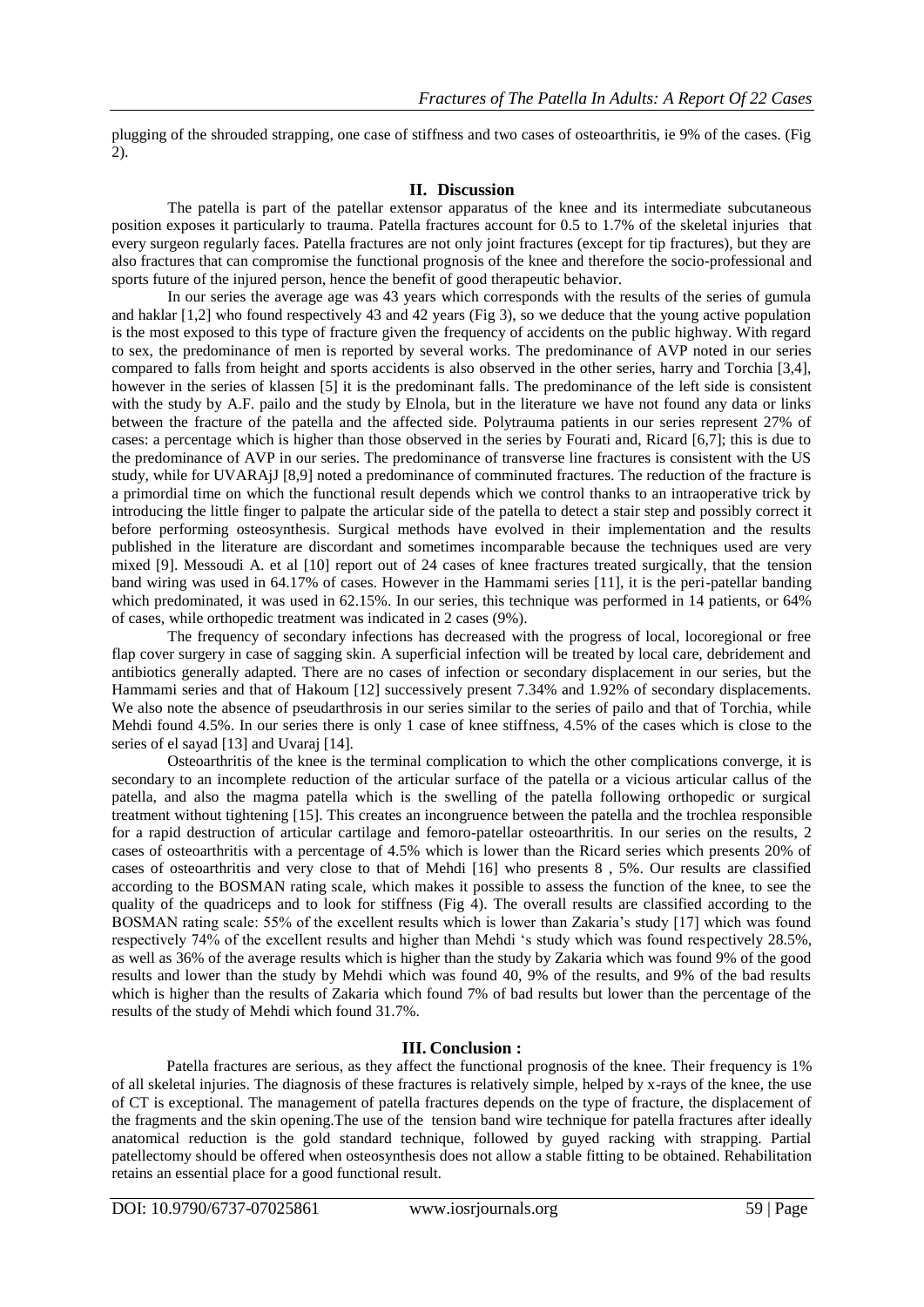#### **Références**

- [1]. Haklar U and al Arthroscopic inspection after the surgical treatment of patella fracture International Orthopaedics (SICOT), 2008
- [2]. Gumula J, Wisniewski P, Kusiak A Evaluation of clinical and radiological results of operative treatment of patellar fractures Chir Narzadow Ruchu Ortop Pol, 2001, 66(5), 463-8
- [3]. Harry Sorensen K The late prognosis after fracture of the patella Acta Orthop Scand, 1964, 34, 198- 212
- [4]. Torchia M.E, Lewallen D.G Open Fractures of the Patella J Bone Joint Surg, 1996, 10(6), 403-409
- [5]. Klassen J.F, Trousdale R.T Treatment of Delayed and Nonunion of the Patella J Orthop Trauma, 1997, 11(3), 188-194
- [6]. M.K. FouratI (1), M. Dargouth (2) (1) Chirurgien, (2) Professeur, chef de service, Rééducation du genou après fracture de la rotule à propos de 354 cas. Hôpital Aziza Othmana, Centre de Traumatologie, Tunis, Tunisie.
- [7]. Ricard R, Moulay A Les fractures de la rotule Cahier d'enseignement de la SOFCOT, 1975, N°1, 75-91
- [8]. Us U.K, Kinik H Self locking tension band technique in transverse patellar fractures International orthopaedics (SICOT), 1996, 20, 357-358 .
- [9]. Ismaili H.I, Temsamani R., Moulay A. Les fractures de la rotule opérées selon le procédé du hauban pré-rotulien Maroc médical 1999;21(24):291-8
- [10]. MESSOUDI A., MESSARY O., ELANDALOUSSI Y., RAHMI M., ARSSI M., COHEN D., TRAFEH M. Les fractures de la rotule à propos de 201 cas Service de traumato-orthopédie, p 32. CHU Ibn 113) S. KONE Thèse : Prise en charge des fractures de la rotule dans le CHU-GT en 2006 Roch, Casablanca.
- [11]. HAMMAMI.A Résultat du traitement chirurgical des fractures de la rotule177cas, N° 2005.
- [12]. Hakoum J. Traitement chirurgical des fractures de la rotule. Thèse Méd. Casablanca 1993.n°353.
- [13]. EL-sayed AM.M, Ragab RK.I. Arthroscopic-assisted reduction and stabilization of transverse fractures of the patella. The Knee 2009;16(1):54-57.
- [14]. Harry Sorensen K The late prognosis after fracture of the patella Acta Orthop Scand, 1964, 34, 198-212 [15]. Ricard R. Moulav A Les fractures de la rotule Cahier d'enseignement de la SOFCOT. 1975. N°1. 75-91
- [15]. Ricard R, Moulay A Les fractures de la rotule Cahier d'enseignement de la SOFCOT, 1975, N°1, 75-91
- [16]. Mehdi.M,Husson .JL,Polard .JL,Ouahmed.A,Poncer .R, Lombard .J Résultats du traitement des fractures de la rotule par haubanage prérotulien:analyse d'une série de 203 cas. Acta.ortho.Bel,1999,65,2.188-196.
- [17]. ZAKARIA These fracture de la roture , UNIVERSITE CADI AYYAD FACULTE DE MEDECINE ET DE PHARMACIE MARRAKECH 2015.



**Fig 1** Knee X-ray : a patella fracture treated by tension band wirinig.

| The 2 issues and percentage of complications in our series |               |             |  |  |
|------------------------------------------------------------|---------------|-------------|--|--|
| Complications                                              | Nombre de cas | Pourcentage |  |  |
| Immédiate                                                  |               | $0\%$       |  |  |
| Cal vicieux                                                |               | 4.5 %       |  |  |
| Pseudarthrose                                              |               | $0\%$       |  |  |
| Arthrose                                                   |               | 9%          |  |  |
| Raideur                                                    |               | 4.5 %       |  |  |

Fig 2 Number and percentage of complications in our series